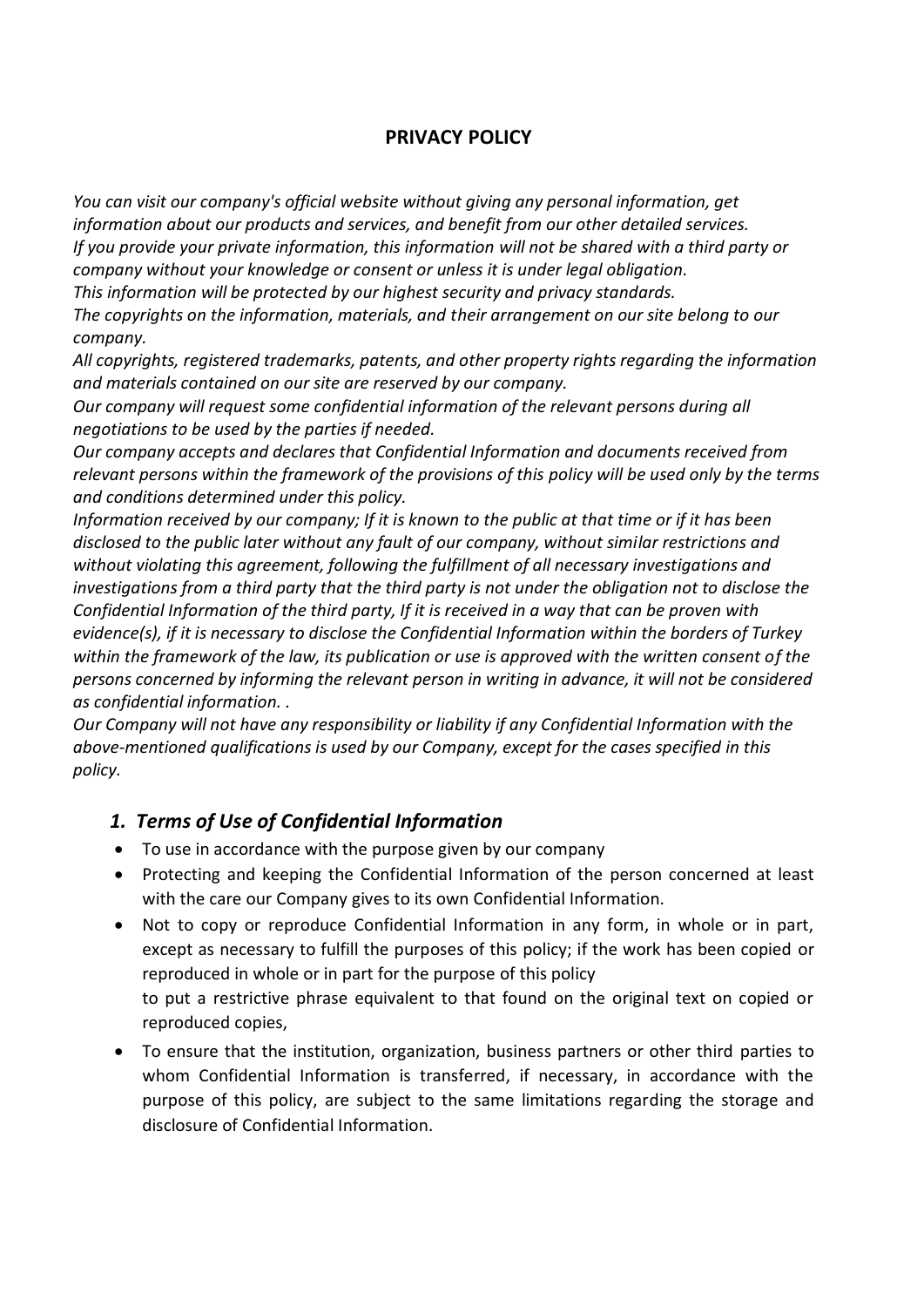Our company is committed to keeping all information obtained from the relevant persons private and confidential, not to use, allow or disclose the Confidential Information for any reason, directly or indirectly, for the benefit of itself or any 3rd real and/or legal persons and organizations, It undertakes not to use it for any purpose, not to disclose it through media organs and media outlets, and to take all necessary measures in this regard.

*If you want to learn more about our privacy policy, you can always contact us through our call center and website.*

*Regards,*

 *HBT Inc.*

**Yurt Mah. 71363 Sk. Önerge Apt. Sitesi No: 7/A, Çukurova / ADANA**

## *Cookie Policy*

*We would like to inform you about the types of cookies used on our website, the purposes for which cookies are used, and the settings, management and deletion of these cookies. You can visit our website without giving any personal information, and you can meet your needs by getting information about our products and services.*

*Some cookies are used during visits to collect information about the use of the site. Our aim here is to provide convenience to the user visiting our website and to improve the operation.*

*Cookie Policy Fast Information Technologies Inc. It covers the website run by and includes explanations about the use of cookies.*

*We use cookies so that you can make the most of our website and improve your user experience. Unless you change your Cookie settings in your browser, we will assume that you accept the use of cookies on this site.*

# *What is a cookie and why is it used?*

*Cookies are small text files that are stored on your device or network server via browsers by the websites you visit. The text files in question can be interpreted by browsers and servers that can access them and can be accessed on the website. Various information can be obtained about the device on which the visit is made and therefore the relevant user.*

*Cookies only contain information about your visit history on the internet and do not collect any information about the files stored on your computer or mobile device.*

*The main purposes of using cookies on our website are listed below:*

- *To improve the services offered to you by increasing the functionality and performance of the website,*
- *To improve the website, to offer new features on the website and to customize the features offered according to your preferences;*
- *To ensure the legal and commercial security of the website, you and our company,*
- *To provide a more personalized and engaging experience for visitors*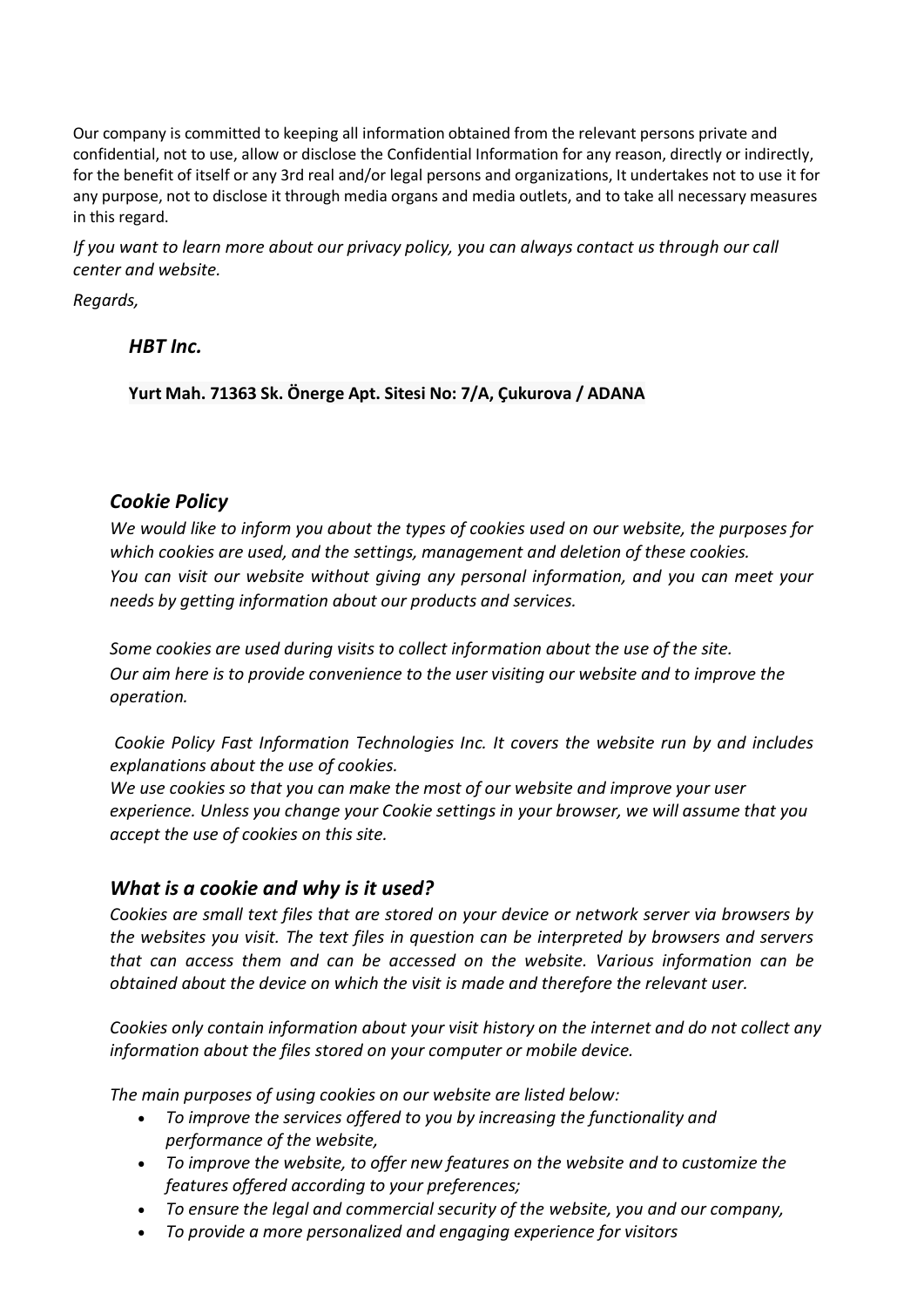# *Can the Use of Cookies Be Blocked by Data Owners?*

*You have the opportunity to customize your preferences regarding cookies by changing the settings of your browser.*

## *How do I control cookies?*

*You can delete existing cookies on your device and set your internet browser to block cookies. However, we would like to warn that; If you set your browser to block cookies, some services on our website may not work properly.*

## *To manage / block cookies;*

- *You can manage it with "Google Chrome -> Settings -> Advanced -> Privacy and Security -> Site Settings -> Cookies and Site Data -> Allow sites to save and read cookie data".*
- *You can manage it from the "Internet Explorer -> Settings -> Internet Options -> Privacy -> Advanced settings" menu.*

# *To Control Cookies on Your Mobile Device;*

### *On Apple Devices;*

- *You can clear your browsing history and cookies with the steps "Settings -> Safari -> Clear History and Website Data".*
- *To delete cookies and keep your history, go to "Settings -> Safari -> Advanced -> Website Data -> You can follow the steps of "Delete All Website Data".*
- *If you do not want historical data to be kept while visiting the Sites;*
- *You can activate private browsing by following the steps "Safari -> Private -> Done".*
- *You can block cookies with "Settings -> Safari -> Block All Cookies" steps. However, some websites and features may not work properly when you block cookies.*

### *On Android Devices;*

- *You can clear your cookies by selecting "Chrome app -> Settings -> Privacy -> Clear browsing data -> Cookies, media licenses and site data -> Clear Data".*
- *You can allow or block cookies by selecting "Chrome Application -> Settings -> Site Settings -> Cookies".*

# *Types of Cookies and Purposes of Use*

*There are two types of cookies, Persistent Cookie and Temporary Cookie, according to their validity periods. Temporary cookies are created while visiting the website and are only valid until you close your browser. Persistent cookies are created when you visit the website and remain until you delete them or they expire. Persistent cookies are used for operations such as providing a personalized experience compatible with your settings.*

## *Cookie types and usage purposes are explained below;*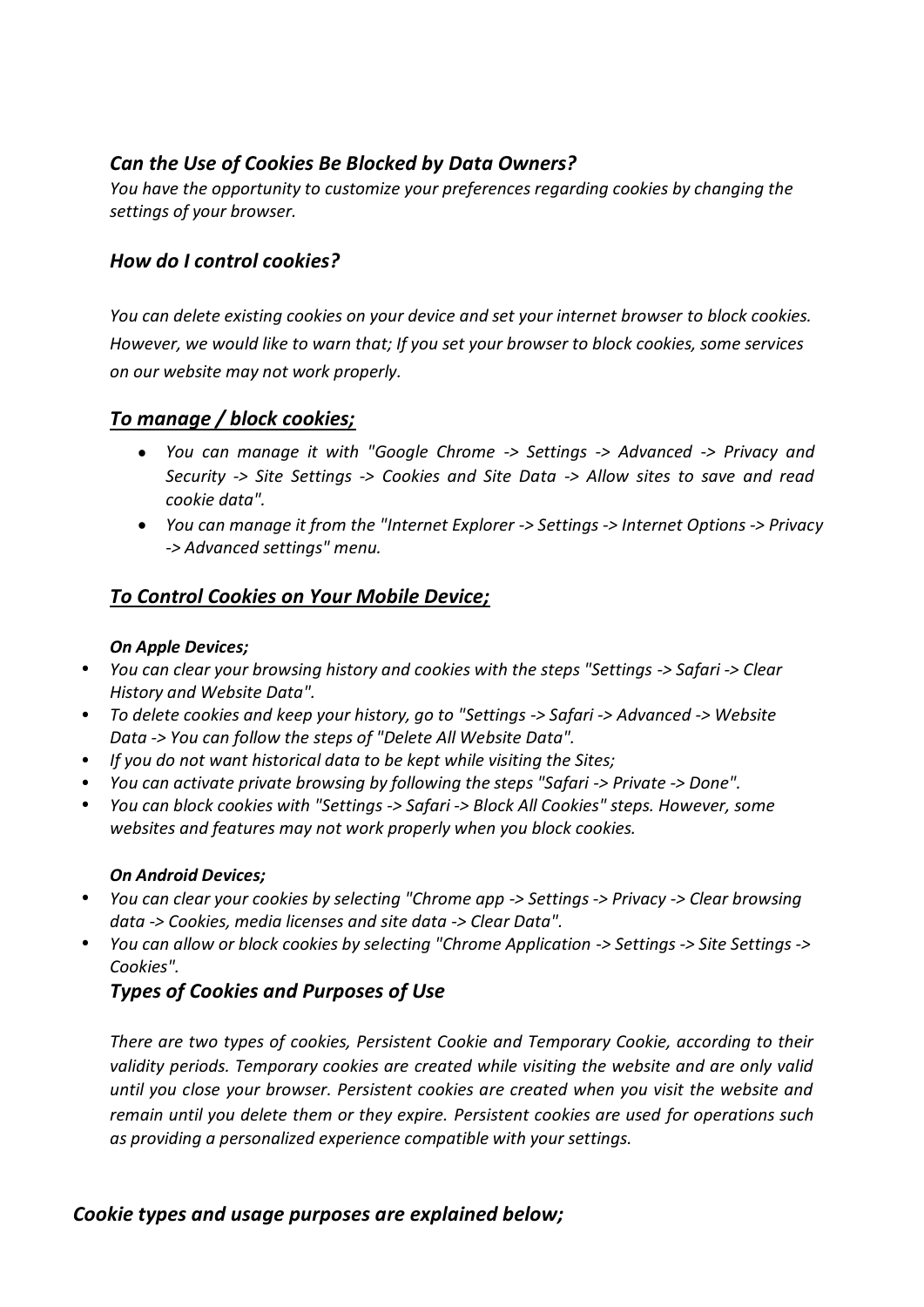| <b>Cookie Type</b>                             | <b>Description</b>                                                                                                                                                                                                                                                                                                                                                                       |
|------------------------------------------------|------------------------------------------------------------------------------------------------------------------------------------------------------------------------------------------------------------------------------------------------------------------------------------------------------------------------------------------------------------------------------------------|
| <b>Session Cookies</b>                         | Refer to temporary cookies that are kept on your devices until you<br>leave the website.                                                                                                                                                                                                                                                                                                 |
| Persistent<br>Cookies                          | Persistent cookies, on the other hand, are cookies that remain on<br>the hard disk of your device for a long time, and their duration of<br>use can vary from a few days to several years.                                                                                                                                                                                               |
| Mandatory<br>Cookies                           | They must be maintained for the website to function properly and<br>for users to enjoy the services and navigation features offered on<br>the site.                                                                                                                                                                                                                                      |
| <b>Functional and</b><br>Analytical<br>Cookies | It is used for purposes such as remembering your preferences, using<br>the website effectively, optimizing the site to respond to user<br>requests, and containing data about how visitors use the site. Due<br>to their nature, these types of cookies may contain your personal<br>information. For example; Cookies that save your language<br>preference on our site are functional. |
| Targeting and<br>Advertising<br>Cookies        | These cookies are used to promote products and services on or off<br>our website, to show you relevant and personalized advertisements<br>with our partners, and to measure the effectiveness of advertising<br>campaigns.                                                                                                                                                               |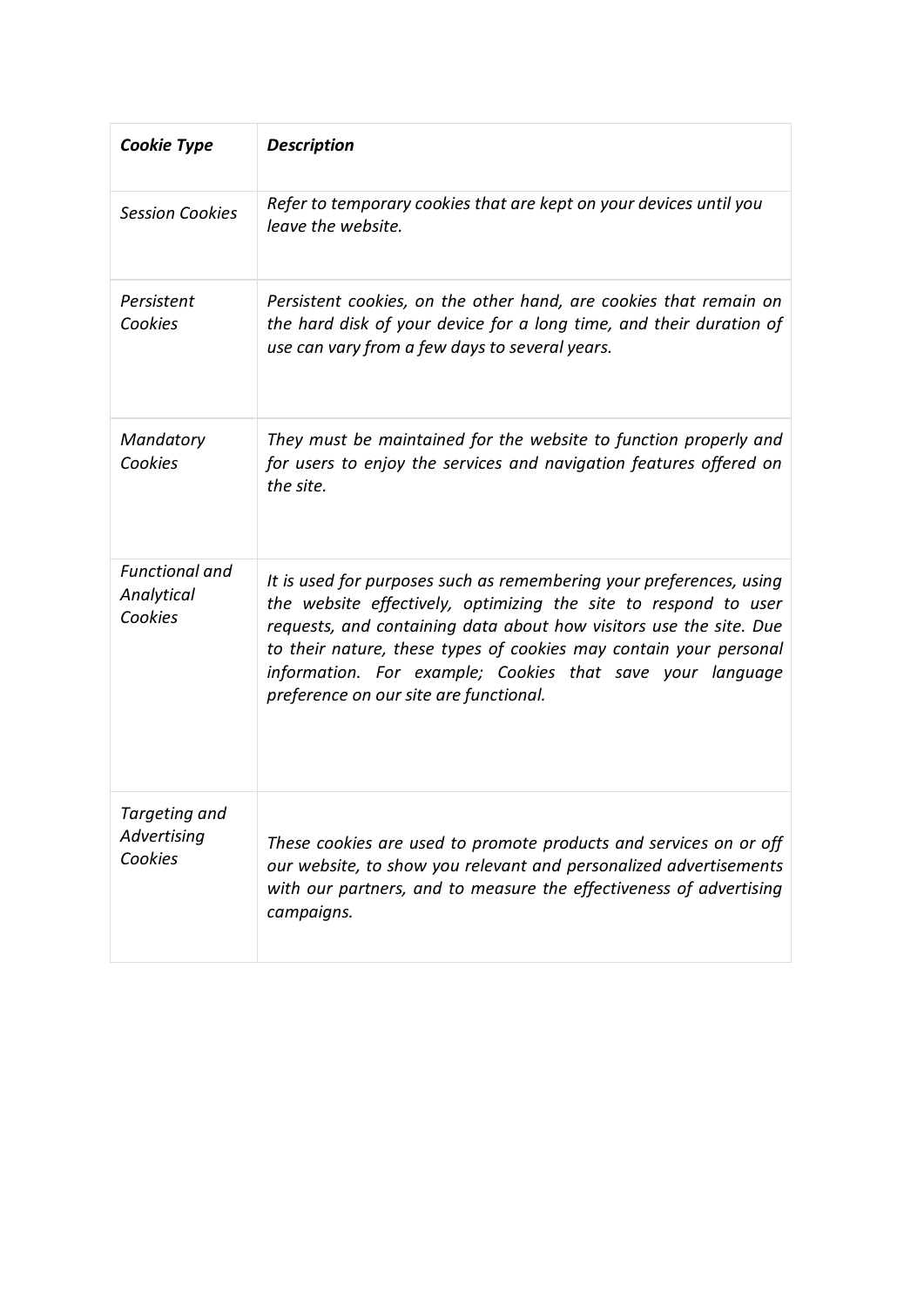## *Our Privacy Policy*

*Your privacy is important to us, your privacy and security rights are our basic principle. In order to protect the privacy of our customers' personal information, our company's system and internet infrastructure have been kept at the most reliable level and necessary precautions have been taken.*

*In this context, you can reach our Clarification Text on the Protection of Personal Data <https://www.hizliteknoloji.com.tr/HomeEN/Information>*

If you would like more information about our cookie policy, you can always contact us through our call center and website.

Regards,

**HBT Inc.**

**Yurt Mah. 71363 Sk. Önerge Apt. Sitesi No: 7/A, Çukurova / ADANA**

## *INFORMATION TEXT ON THE PROCESSING OF PERSONAL DATA*

*This clarification text regarding the protection of personal data as the data controller in terms of protecting the personal data of its customers, business partners, and other third parties with*  whom it has a relationship as HIZLI Information Technologies Inc., the data controller *("Information Text"), Law on the Protection of Personal Data No. 6698 (KVKK) is brought to your attention to inform you by the Law.*

*Our aim with this informative text is to inform you most accurately about the purposes of processing your personal data, legal reasons, and your rights.*

*Your personal data refers to data and information that identifies you, such as your name, surname, address, contact numbers, identification number, billing information, answers to questions asked by our customer representatives, transactions you request, Access, and transmission information that you have declared so that you can benefit from our service agreements.*

*Special categories of personal data mean data on race, ethnic origin, political opinion, philosophical belief, religion, sect or other beliefs, disguise and dress, membership in associations, foundations or unions, health, sexual life, criminal convictions, and security measures, and biometric and genetic data.* 

*HIZLI Information Technologies Inc. takes the highest level of security measures possible to ensure that your personal data is collected, stored, shared, and confidential by the Law.*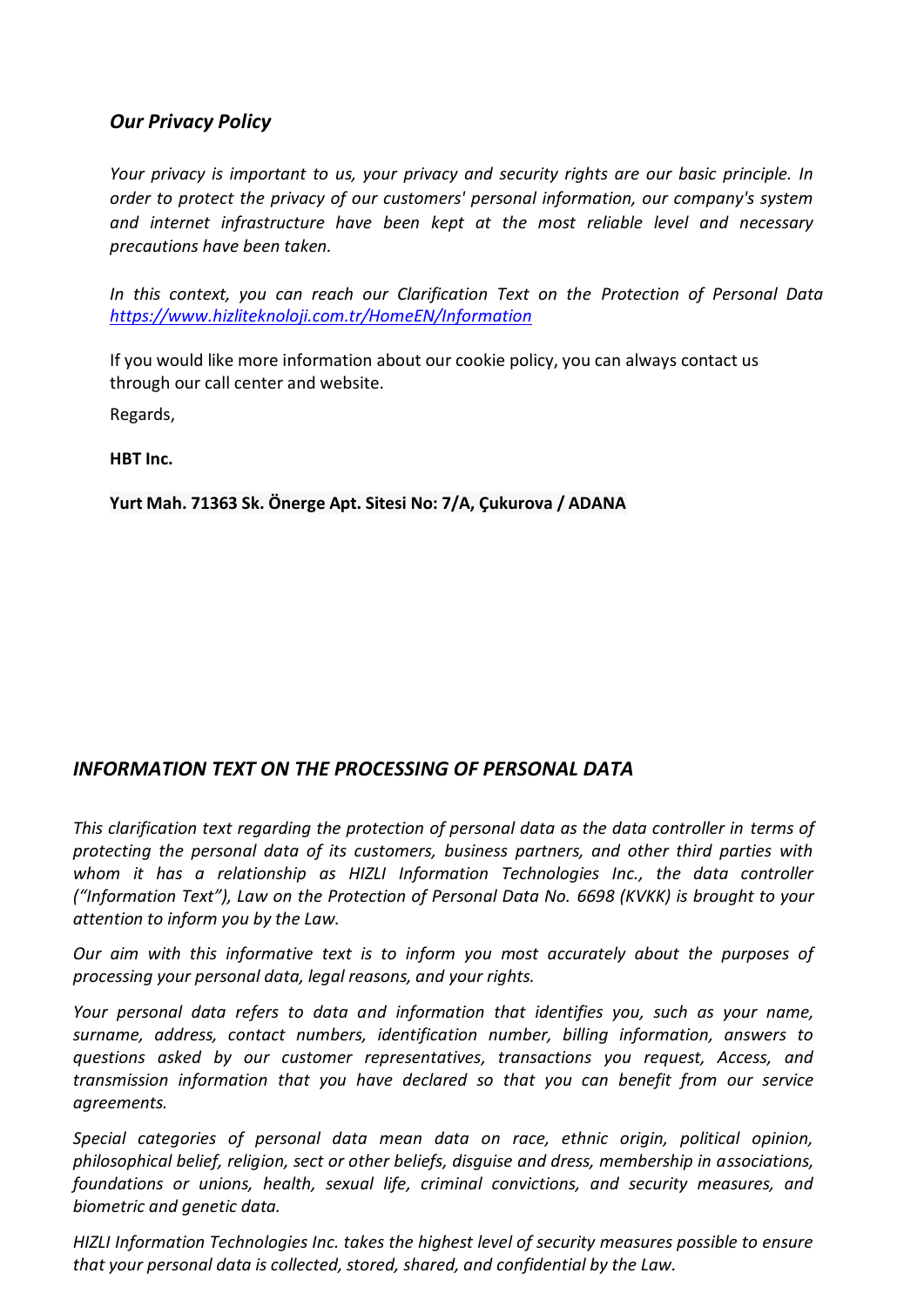#### *Processing of Personal Data and Purpose of Processing*

*Your personal data can be collected by recording your statements and the information requested by our customer representatives for your user security, in case you benefit from the call center services while you create a user registration fully or partially automatically, and by transmitting data and documents such as documented domain names and identity samples requested in other services.*

*As a rule, our company does not request or process sensitive data from its users. However, the information and data required for registration due to the policies of third parties and organizations may be recorded, limited to this, in case of providing special quality personal data. For instance; If the "religion" section is included in your sample of identity requested for some products and your religious belief is included, even if the purpose is not to record your sensitive data, it may be within the scope of sensitive data as of the document it is found in.*

*Your personal data may be shared with persons, institutions, organizations, and other third parties, as required by the provisions of the legislation, directly or indirectly, with our domestic and foreign subsidiaries, with legal units, financial advisors, consultants, and organizations that we work with and cooperate with, such as our call center, to carry out our company activities.* 

*HIZLI Information Technologies Inc. will collect personal data only for precise, clear, and legal purposes and can store personal data for the period required for the purposes of the processing, and the reasons that require processing will not be processed in a way that is incompatible with the purposes for which they were collected within the framework of the KVKK and this Clarification Text. In the event of a legal obligation, it will delete or destroy it or make it anonymous, ex officio, or upon the request of the person concerned.*

*Purpose of Processing Personal Data;*

• Fulfilling the requirements of the contracts we signed with you within the scope of the contractual relationship,

*• Recording your information such as your profession, purpose of working with our company, especially identification and address determination, to fulfill our obligations to know our customers by the legislation we are subject to,*

• Recording notifications such as complaints, objections, requests, suggestions, and satisfaction in our notification management system to serve you better,

- Arranging all records and documents that will be the basis for the transaction to be carried out electronically (through all other service units and channels such as the call center) or in paper form,
- To be used in products and services that we mediate within the scope of KVKK and related legislation and that we can offer as business partners,
- Planning and execution of business activities and operational processes,
- Execution and execution of customer relations,
- Ensuring that your data is kept accurate and up-to-date,
- Ensuring customer satisfaction and carrying out corporate communication activities,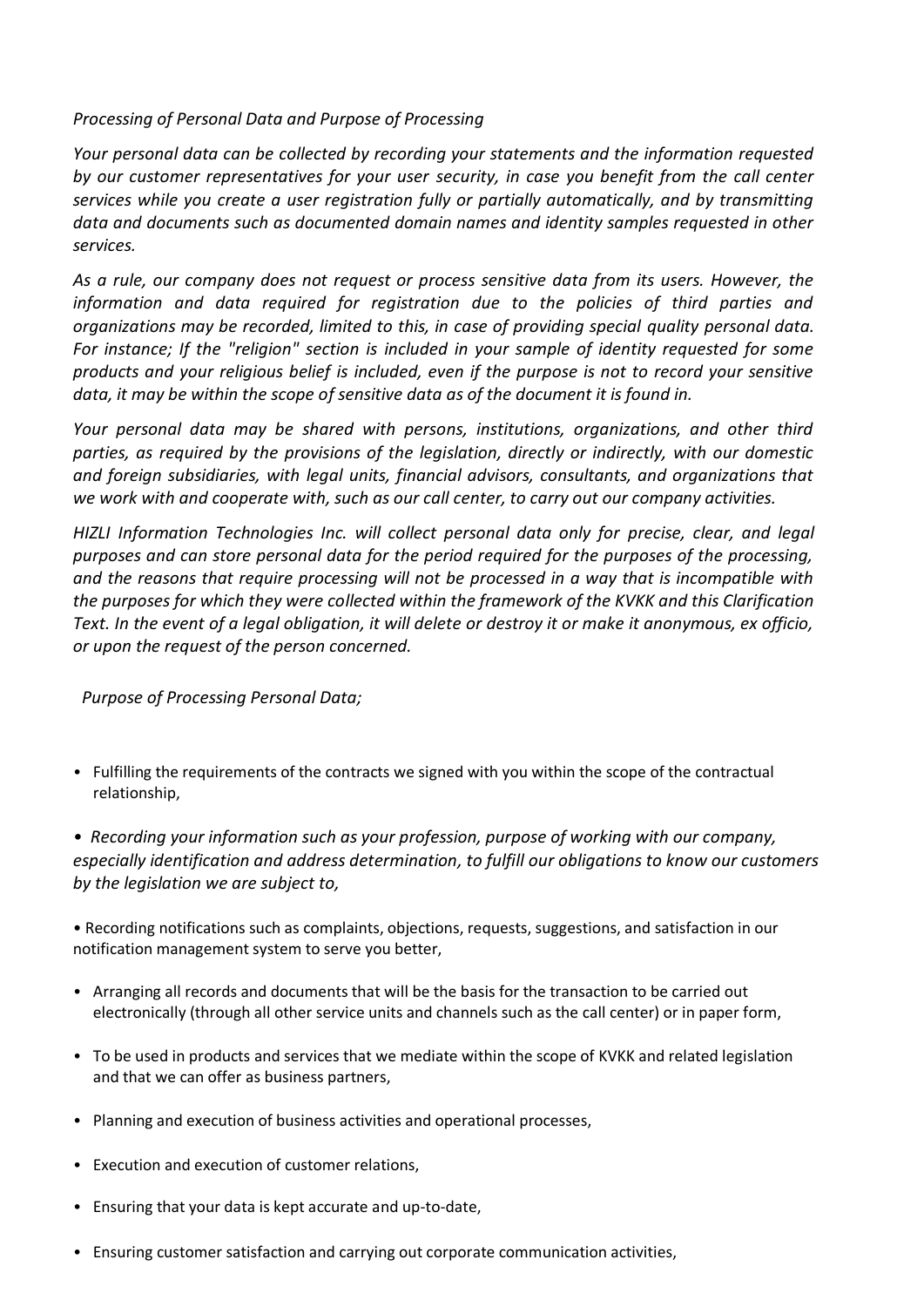- Planning and execution of promotional and advertising activities aimed at increasing volume,
- Planning and realizing sales and marketing activities specific to you,
- Execution of the investigation file, lawsuit, and enforcement proceedings to which our company is a party, obtaining legal consultancy,

*• Planning, auditing, and implementing corporate sustainability, corporate governance, strategic planning, and information security processes,*

• Recording of camera images in our Company and dealers due to workplace safety practices and within the scope of our obligations arising from the Law.

### *Transfer of Personal Data and Purpose of Transfer*

*Your personal data is located in the country by Article 8 of the Law, in order to realize the Purposes of Processing Personal Data in this Clarification Text and in addition to the data processing purposes; It can be transferred to business partners, public institutions, and organizations, the Ministry of Finance, the Revenue Administration and, upon request, to other official and administrative authorities authorized by law to request customer information from our company, within the framework of the personal data processing conditions and purposes specified in the Law No. 6698.*

#### *Collection of Personal Data and Legal Reason*

*Your personal data is located in the country by Article 8 of the Law, in order to realize the Purposes of Processing Personal Data in this Clarification Text and in addition to the data processing purposes; It can be transferred to business partners, public institutions, and organizations, the Ministry of Finance, the Revenue Administration and, upon request, to other official and administrative authorities authorized by law to request customer information from our company, within the framework of the personal data processing conditions and purposes specified in the Law No. 6698.*

#### *Collection of Personal Data and Legal Reason*

*Your personal data is collected automatically or by non-automatic means being a part of an automatic and data recording system through companies that carry out their activities as business partners, customer interviews, written/digital applications made to websites, written/digital applications made to sales teams, institutions providing call center services and channels that our company communicates with or may contact you in the future.* 

*Your personal data, which is not included in the scope of special categories of personal data, is specified in Article 5 of the Law.*

*"explicitly stipulated in the law", "provided that it is directly related to the establishment or performance of a contract, it is necessary to process the personal data of the parties to the contract", "it is necessary for the data controller to fulfill its legal obligation", "data for the establishment, use or protection of a right" the legal grounds of "obligatory processing for the legitimate interests of the data controller, provided that it does not harm the fundamental rights and freedoms of the data subject"; In cases that cannot be based on these legal reasons, for the legal reason "explicit consent of the relevant person" specified in Article 5 of the Law; In cases where it cannot be based on a legal reason that is clearly stipulated in the law, your health data is processed on the basis of the legal reason "explicit consent of the relevant person" specified in Article 6 of the Law, and the legal reason "explicit consent of the relevant person" specified in Article 6 of the Law.*

*Rights of the Person whose Personal Data is Processed*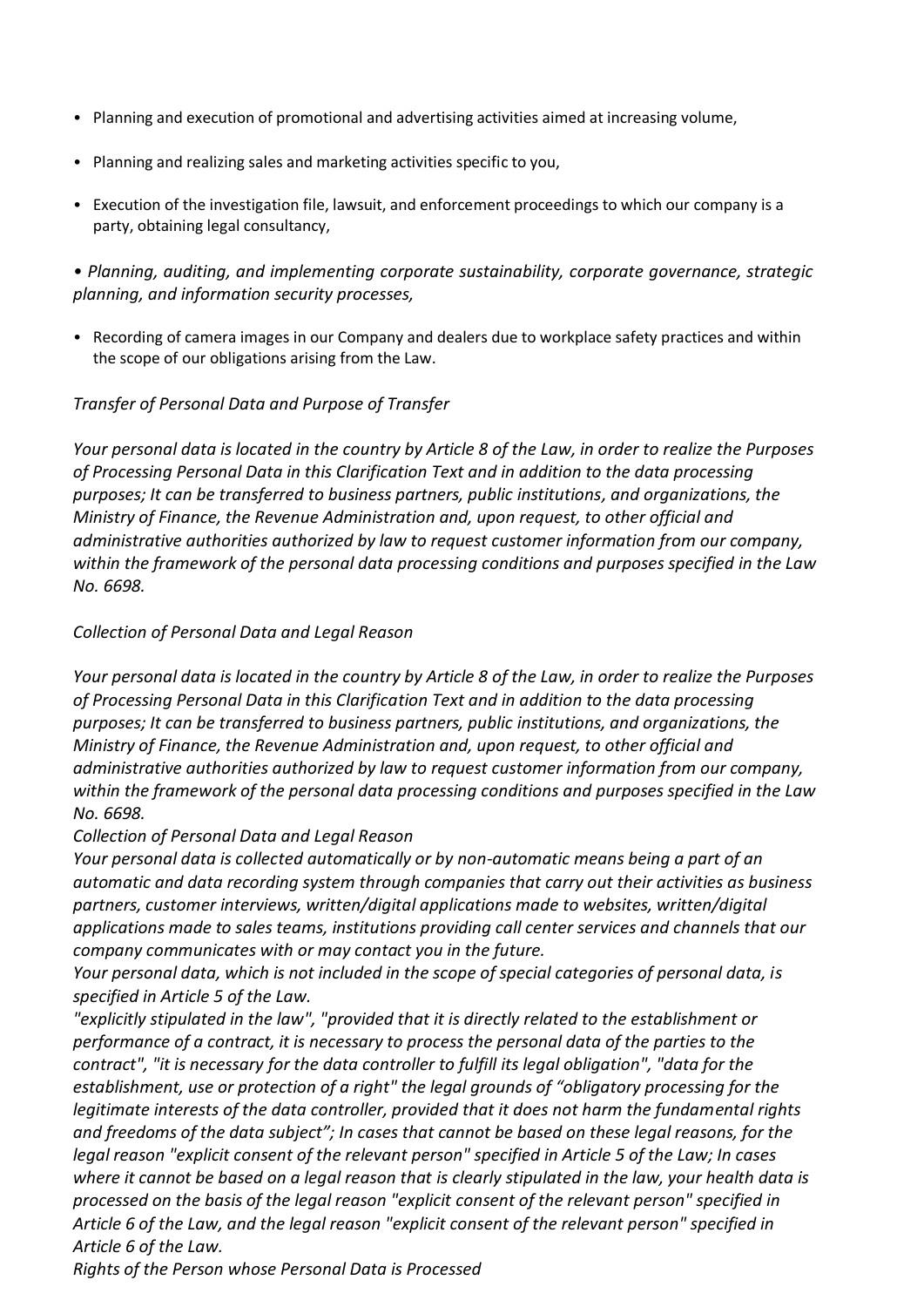*Article 20 of the Constitution states that everyone has the right to be informed about the personal data related to him/her, and as per Article 11 of the KVKK, the right to "request information" is among the rights of the Personal Data owner. In this context, our company provides the necessary information in case the personal data owner requests information and informs the data owner about how the right to request information is exercised and how the issues related to the information request will be evaluated with this Clarification Text.*

*Personal data owners have the following rights by KVKK:*

- Learning whether personal data is processed or not,
- If personal data has been processed, requesting information about it,
- To learn the purpose of processing personal data and whether they are used for their purpose,
- Knowing the third parties to whom personal data is transferred in the country,
- Requesting correction of personal data in case of incomplete or incorrect processing,
- Requesting the deletion/destruction of personal data within the framework of the conditions stipulated in Article 7 of the KVKK and notification of third parties to whom personal data has been transferred within this scope,
- Objecting to the emergence of a result against them by analyzing the processed data exclusively through automated systems,
- They have the right to demand the removal of their personal data in case they suffer damage due to the processing of their personal data in violation of the KVKK.

*Application of the Data Owner*

*You can submit your requests regarding your above-mentioned rights in writing at <https://www.hizliteknoloji.com.tr/HomeEN/Index> or the address below. We would like to state that we reserve the right to demand the expenses incurred by our Company to fulfill your requests, by the tariff specified in Article 13 of the Law, titled Application to the Data Controller.*

*Regards,*

*HBT Inc.*

**Yurt Mah. 71363 Sk. Önerge Apt. Sitesi No: 7/A, Çukurova / ADANA**